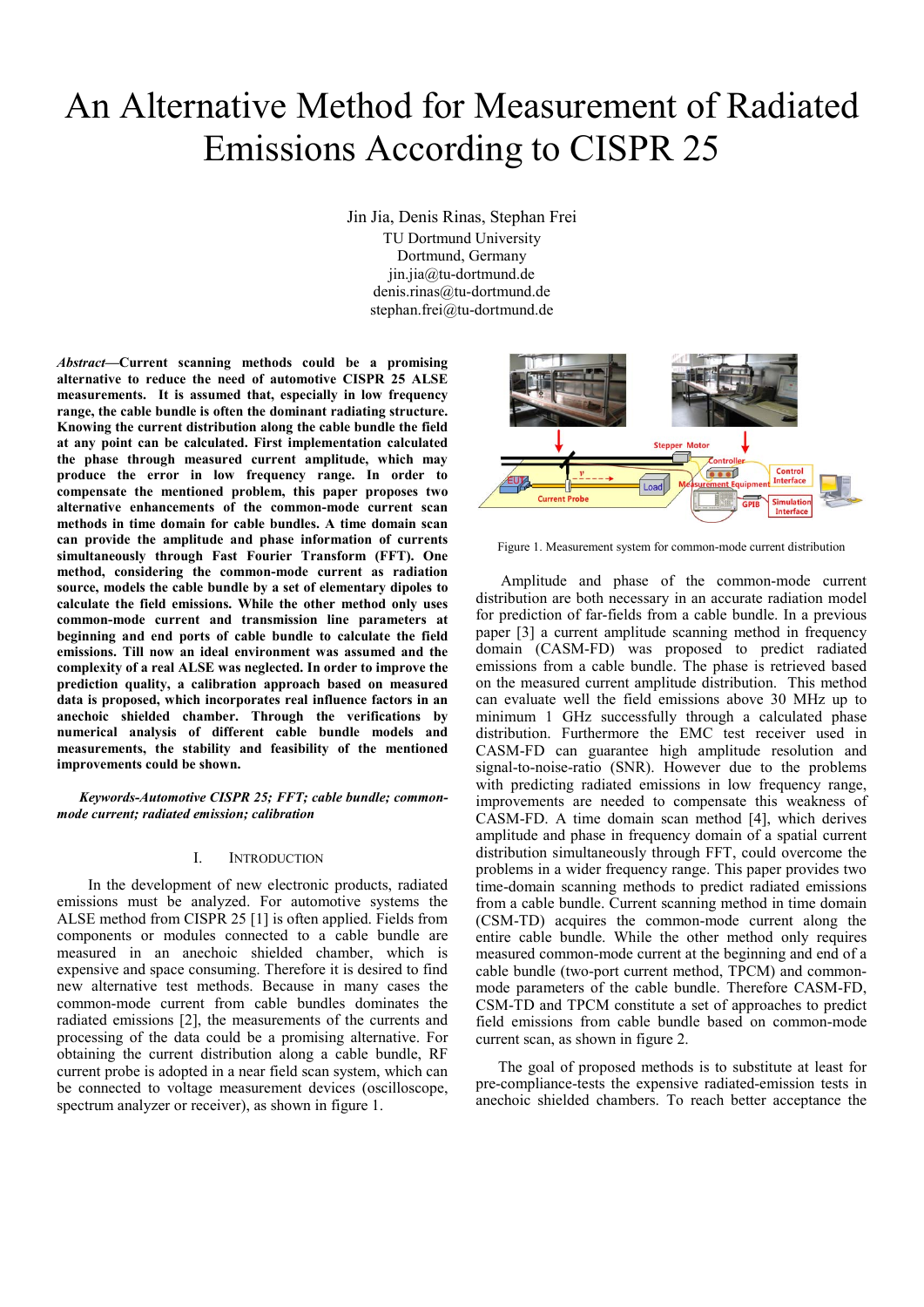real environment, e.g. reflections due to imperfect absorbing materials or antenna effects, has to be characterized and methods for taking the environmental effects into account are required. Even very complex numeric simulation models cannot reflect the real test configuration in chamber nowadays, which may exert a great influence to the received antenna voltage [5]. Therefore a calibration method based on measured data in a real anechoic shielded chamber is presented in this work to predict the real field emissions from a current scan.



Figure 2. Alternative methods based on common-mode current scan

## II. COMMON-MODE CURRENT SCAN METHODS

The CASM-FD (Current Amplitude Scanning Method in Frequency Domain) can retrieve phase information based on measured current amplitude distribution [3]. However the overall accuracy of CASM-FD mainly depends on accuracy of the retrieved phase and it especially fails to predict the field emissions in low frequency range. Furthermore this method needs an iteration algorithm at each frequency in the considered frequency range, which may require much computation. Therefore this section presents two measurement methods which help to predict more accurately the radiated fields: CSM-TD and TPCM.

#### *A. Current scanning method in time domain (CSM-TD)*

CSM-TD can be realized using a two-channel oscilloscope. For obtaining desired amplitude and phase information simultaneously, the measured data is transferred to frequency-domain results via FFT. In order to obtain correct current phase information along a cable bundle, a reference signal is necessary. Voltage or current at the start point of a cable bundle can be used as reference signal for triggering the oscilloscope. Then current probe is connected to a second channel to scan the nodes along the cable bundle:  $[1, 2, \dots, N]$ , as shown in figure 3. The current phase at the reference node and scanned nodes can be obtained simultaneously via FFT, and then the relative phases at the scanned nodes can be calculated according to:

Node 
$$
I^h
$$
:  $[\varphi_1 + \Delta \varphi_c] - [\varphi_0 + \Delta \varphi_r] = [\varphi_1 - \varphi_0] + [\Delta \varphi_c - \Delta \varphi_r]$   
\nNode  $2^h$ :  $[\varphi_2 + \Delta \varphi_c] - [\varphi_0 + \Delta \varphi_r] = [\varphi_2 - \varphi_0] + [\Delta \varphi_c - \Delta \varphi_r]$   
\n $\vdots$  (1)

$$
Node N^{th} : [\varphi_N + \Delta \varphi_c] - [\varphi_0 + \Delta \varphi_r] = [\varphi_N - \varphi_0] + [\Delta \varphi_c - \Delta \varphi_r]
$$

Here  $\varphi_N$  is the phase at node N<sup>th</sup>,  $\varphi_0$  is the phase of the reference signal,  $\Delta \varphi$ <sub>r</sub> and  $\Delta \varphi$ <sub>c</sub> are phase shifts induced by connecting coaxial cables from reference probe and current probe to oscilloscope respectively. For deleting these phase shifts, the phases at all the nodes are normalized to the end node of the cable bundle according to (2):

Node 
$$
I^{th}
$$
 - Node  $N^{th}$  : [ $\varphi_1 - \varphi_N$ ]  
\nNode  $2^{th}$  - Node  $N^{th}$  : [ $\varphi_2 - \varphi_N$ ]  
\n $\vdots$   
\nNode  $N^{th}$  - Node  $N^{th}$  : 0



Figure 3. Measurement configuration for CSM-TD

### *B. Two- port current method(TPCM)*

Using an analytic radiation model of a transmission line [6-7], measurements of common-mode voltages and currents at the beginning and end port of a cable bundle can be sufficient to calculate the radiated field. However, due to problems with common-mode voltage measurement, the voltages can be derived from two-port currents and ABCD transmission line matrix according to:

$$
\begin{bmatrix} U_{com}(0) \\ U_{com}(L) \end{bmatrix} = \begin{bmatrix} \frac{A}{C} & B - \frac{AD}{C} \\ \frac{1}{C} & -\frac{D}{C} \end{bmatrix} \begin{bmatrix} I_{com}(0) \\ I_{com}(L) \end{bmatrix}
$$
(3)

ABCD matrix of a cable bundle is a mathematic model to describe port quantities of a two-port network, which can be calculated by measured common-mode S-parameters from network analyzer:

$$
\begin{bmatrix} A & B \ C & D \end{bmatrix} = \begin{bmatrix} \frac{(1+S_{11})(1-S_{22})+S_{12}S_{21}}{2S_{21}} & Z_n \frac{(1+S_{11})(1+S_{22})-S_{12}S_{21}}{2S_{21}} \\ Z_n \frac{(1-S_{11})(1-S_{22})-S_{12}S_{21}}{2S_{21}} & \frac{(1-S_{11})(1+S_{22})+S_{12}S_{21}}{2S_{21}} \end{bmatrix}
$$
 (4)

Here  $Z_n$  is the port reference impedance of network analyzer (50 Ω). In a similar manner like in CSM-TD, oscilloscope is used to acquire the common-mode currents at the beginning and end ports of the cable bundle. Then FFT computes the amplitude and phase of currents. Other than requiring currents at *N* nodes of the entire cable bundle in CSM-TD, TPCM only needs the current information at beginning and end node and the ABCD parameter matrix, as shown in figure 4. But compared to CSM-TD, TPCM needs to measure common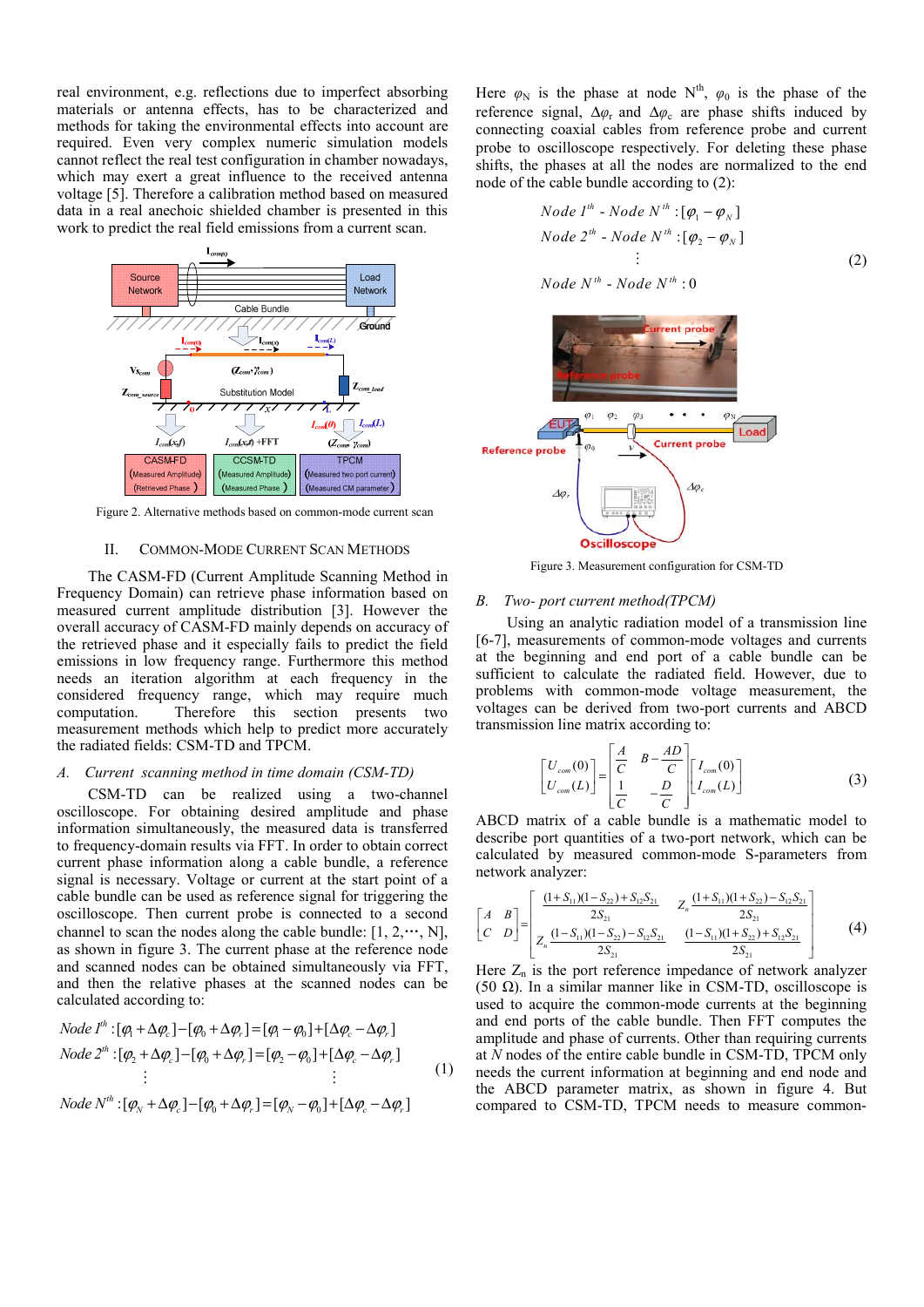mode transmission line parameters of cable bundle which means an application limitation in real testing.



Figure 4. Measurement configuration for TPCM

#### III. RADIATION MODELS FOR CABLE BUNDLES

A cable bundle in automotive application commonly carrying tightly packed insulated wires, thus it is reasonable to neglect the cross section distribution and the contribution of differential mode currents to radiated emissions. Therefore a radiation model of a cable bundle can be simplified to a single transmission line, which only considers common-mode current path, as shown in figure 2.

Since common-mode current acts as the main radiation source from a cable bundle, the manner how a current distribution is acquired, gives different prediction models. The CASM-FD scans the current amplitude in frequency domain and then retrieves the phase information from the amplitude distribution. The CSM-TD scans in time domain and uses FFT algorithm to obtain current amplitude and phase distribution simultaneously. Both methods adopt multi-dipole model to calculate the radiation, which divides the commonmode current path into a set of short segments represented by radiating dipoles [3]. While substituting the scanned current along the entire cable, the TPCM requires common-mode current and parameters at the beginning and end port of a cable bundle. This method uses an analytic model of a radiating cable to predict the fields [6]. It must be noted that the analytic model is only available when the common-mode velocity  $v_{\text{com}}$  of the current is the same as the electromagnetic wave propagation velocity  $c_0$  in free space [7]. However  $v_{com}$ of automotive cable bundles in practical application is less than  $c_0$  due to dielectric coating. At lower frequencies it can be assumed that  $v_{\text{com}}$  is approximately  $c_0$ .

## IV. CONSIDERING THE ALSE ENVIRONMENT BY **CALIBRATION**

According to CISPR 25, the ALSE method must be implemented in an anechoic shielded chamber with specific EMC test antenna. For example an active rod antenna is used to measure radiated disturbance below 30 MHz; a compact bilog antenna (CBL) measures radiated emissions from 30 MHz to 1 GHz, as shown in figure 5.

In the proposed methods (CASM-FD, CSM-TD or TPCM), the metallic table in figure 5 can be approximated by an infinite ground through mirror theory or more accurate POmodel (physical optics). The PO-model replaces the finite metallic table by equivalent surface current according to PO

method [6]. However the ideal simulation models are problematic due to the complex behavior of the anechoic chamber, where edge current and reflection from chamber walls influence the antenna received voltage. Therefore it is necessary to take these factors into account. Measurementbased approaches are more promising. In calibration process, a 1.5 m long single wire, fed by sinusoidal signal at several frequencies point, was used to obtain correction data according to:

$$
K_{cal} = E_{CASM-FD/CSM-TD/TPCM} - E_{antenna}
$$
  

$$
E_{antenna} = V_{antenna} + AF_{antenna}
$$
 (5)

Where  $E_{antenna}$  is the measured electric field of test antenna at reference point in anechoic shielded chamber,  $E_{\text{CASM-FD/CSM-}}$ TD/TPCM are calculated value through CASM-FD, CSM-TD or TPCM based on measured current data of the single wire. Correction factors are fingerprints of a test chamber and will vary from location to location. Therefore this calibration method should be applied in each test chamber to predict electric field. It can be furthermore a very useful method to compare different test chambers.



Figure 5. Configurations with the active rod and CBL antenna for measurement of the correction factors

#### *A. Active rod antenna measurement below 30 MHz*

In correct standard test configuration of an active rod antenna as shown in figure 5 (left), the frequency response below 30 MHz should be a straight line. However due to capacitive coupling between metallic table and chamber ground, one or more resonances in a measured curve may be observed. For example in figure 6, the resonance occurs around 2 MHz when metallic table is disconnected to chamber ground (Measurement 2); while the resonance is shifted to 15 MHz when metallic table is connected to ground (Measurement 1). The cable was also placed on the chamber ground to remove capacitance coupling. Resonances cannot be observed any more (Measurement 3). Some measures could suppress the resonances in table configuration to improve the test accuracy [8].

Based on the measured current amplitude and phase along the cable from Network Analyzer and the mirror theory, the calculated results from multi-dipole method can match well with MoM and Measurement 3, as shown in figure 6. Therefore the dipole model and an infinite ground model can provide enough calculation accuracy compared to real active rod antenna test results, when the resonance effect in measurement can be suppressed. However the proposed alternative methods are only to calculate the vertical electric field at reference point, while the rod antenna test obtains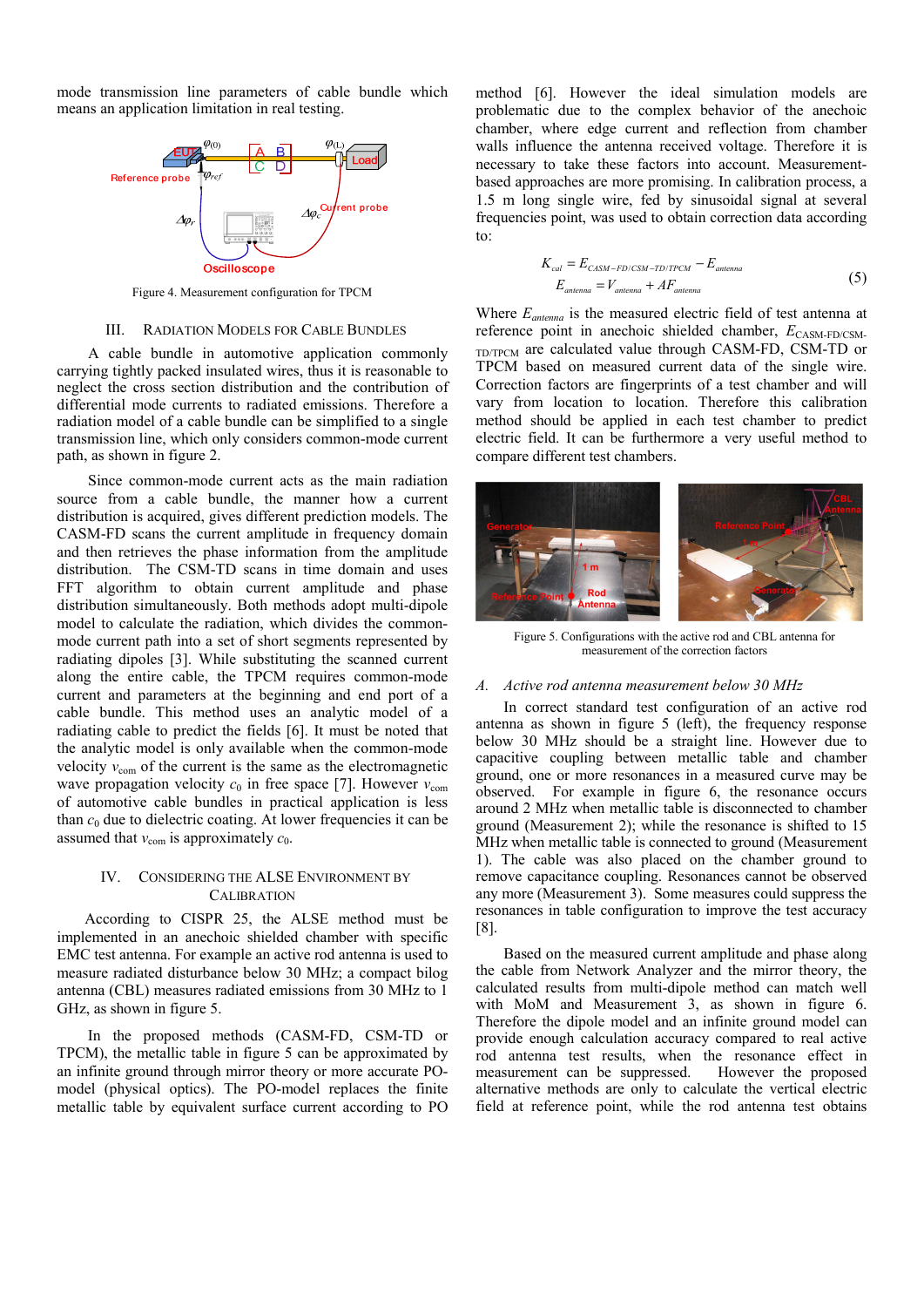antenna voltage first and then adds the antenna factor (AF) from manufacturer. For getting the same radiated emissions as ALSE method through alternative approaches, the correction factor could be also necessary to determine the position of reference point.



Figure 6. Measured and simulated data by calibration below 30 MHz of an active rod antenna test

### *B. CBL antenna measurement from 30 MHz to 1 GHz*

In real CBL antenna measurement as shown in figure 5 (right), the infinite ground model through mirror theory cannot simulate the influence from metallic table, especially in horizontal polarization. Figure 7 depicts electric field data at reference point of CBL antenna in vertical direction from MoM or CASM-FD/CSM-TD (only results from CASM-FD are presented). It can be seen that both PO-model and infinite ground model applied in CASM-FD can simulate vertical electric field well. The E-field from infinite ground model is nearly 6 dB higher than the field from PO-model from 30 MHz to 1 GHz, which mainly originates from edge current of metallic table. Compared to vertical component, the horizontal component is more sensitive to the influence of edge current on the metallic table, as shown in figure 8. From the simulation of MoM and CASM-FD, the results from finite ground are nearly 25 dB higher than from infinite ground. Compared to MoM, the PO-model applied in alternative methods can also improve the prediction accuracy.



Figure 7. Measured and simulated data by calibration in vertical direction from 30 MHz to 1GHz of a CBL antenna test



Figure 8. Measured and simulated data for calibration in horizontal direction from 30 MHz to 1GHz of a CBL antenna test

## V. METHOD VERIFICATION

## *A. A simple configuration setup with a single cable*

In order to verify the proposed TPCM which needs currents and voltages at beginning and end ports of cable bundle, the radiation from a single cable driven by a pulse of 100 kHz and 2.5 V-amplitude was investigated. For guarantying the correctness of measurement as reference, the cable and rod antenna are placed on chamber ground to remove resonance from capacitive coupling depicted in figure 6. The radiation test configuration is shown in figure 9. The active 1 m-rod antenna is used to measure the vertical electric field. The calculated results from CSM-TD, TPCM and CASM-FD are depicted in figure 10. The curves from CSM-TD and TPCM almost coincide. They both match well with measurement. While the curve obtained from CASM-FD with a calculated phase distribution shows larger deviation around 1.5 MHz.



Figure 9. Analyzed configuration of a single cable



Figure 10. E-field at observation point below 30 MHz

*B. A complex configuration setup with a seven-cable bundle* 

The proposed CASM-FD/CSM-TD and calibration method are also applied to predict vertical and horizontal electric field from a seven-cable bundle, which is terminated randomly with resistors as shown in figure 11. The fed cable was driven by a 3.3 V- trapezoidal pulse signal with repetition frequency of 40 MHz.



Figure 11. Analyzed configuration of a seven-cable bundle

The comparisons between CASM-FD/CSM-TD and measurement of vertical and horizontal electrical field at reference point of CBL antenna are presented in figure 12 and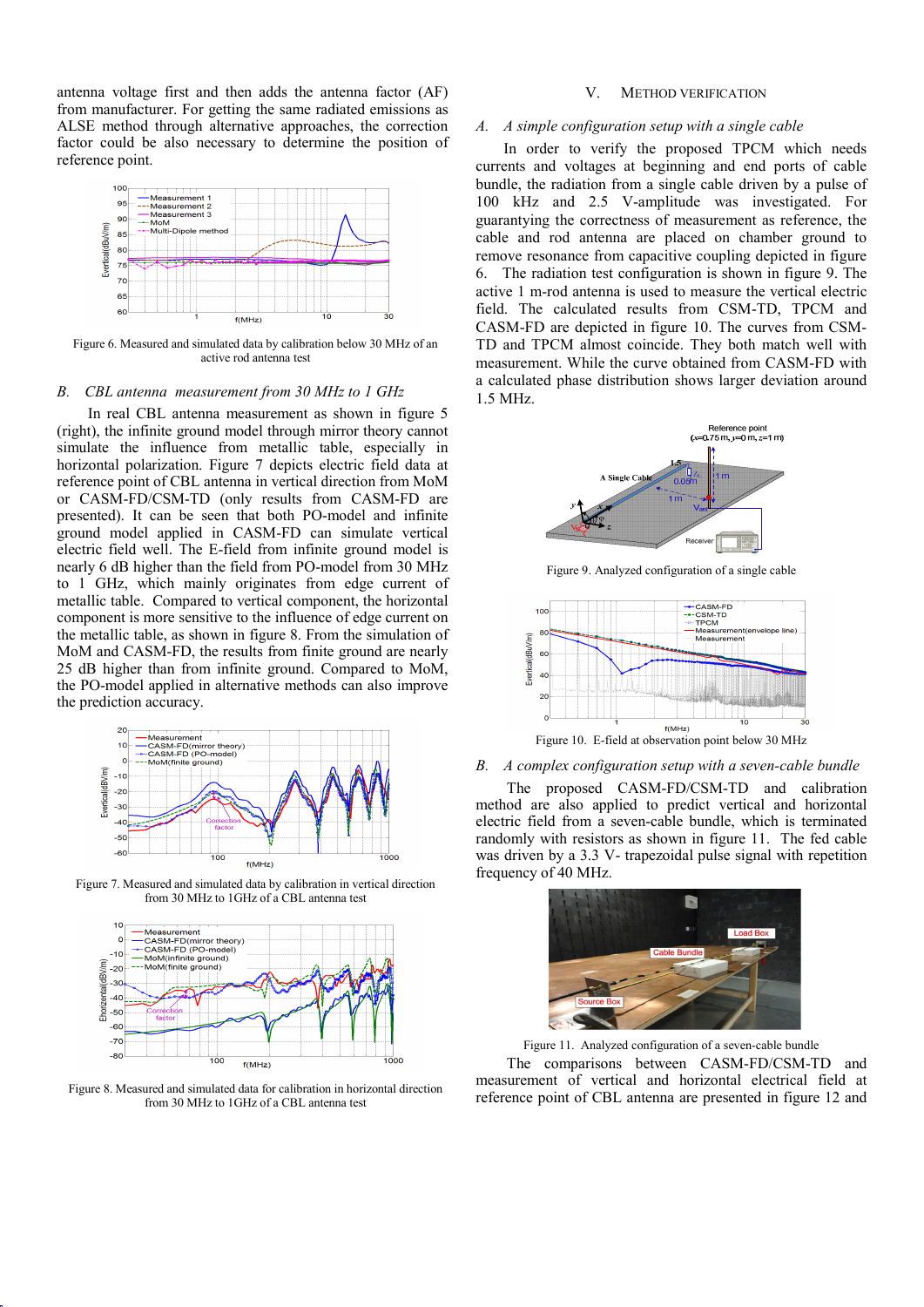13 respectively. Figure 14 depicts the bar charts of deviation from CASM-FD/CSM-TD in vertical and horizontal components compared to measurement. In vertical polarization, the deviations from CASM-FD can be reduced to less than 4 dB. The average error of all the harmonics peaks is 1.95 dB. Deviation from CSM-TD can be in 5 dB except 360 MHz. And the average error of all the harmonics peaks is 3.08 dB. Compare to vertical component, the calculation results in horizontal direction show higher deviation due to the instability of measured data in calibration process. The average errors of CASM-FD and CSM-TD are 5.2 dB and 3.96 dB respectively. The maximal deviation nearly amounts to 13 dB at 280MHz and 480 MHz. it can be observed that these two frequency points locate around resonance range in horizontal calibration curve of figure 8, at which the horizontal field measured by CBL antenna is very sensitive to test configuration.



Figure 12. Vertical E-field by measurement and CASM-FD/ CSM-TD



Figure 13. Horizontal E-field by measurement and CASM-FD/ CSM-TD



Figure 14. Deviation distribution of CASM-FD/CSM-TD compared to Measurement in vertical and horizontal polarization

## *C. A configuration setup with stepper motor driver*

In above verifications the signal is a simple pulse. Real disturbances from electronics are more complex. Therefore the proposed alternative methods were also applied to predict the radiated emissions from a stepper motor with a processor control system. Figure 15 shows the radiation test configuration above 30 MHz in an anechoic chamber. The measured results are used as the reference to evaluate the CASM-FD and CSM-TD.



Figure 15. Analyzed configuration of stepper motor system above 30 MHz

 Figure 16 and 17 present the predicted fields and measurement from the CBL antenna in vertical and horizontal polarization respectively. In general the results in vertical direction from CASM-FD and CSM-TD both predict many of the measured peaks well, but in some cases the deviation exceeds 3 dB. The error over frequency is shown for the peaks in figure 18 (upper). The average errors from CASM-FD and CSM-TD are 2.49 dB and 2.35 dB respectively. At main harmonics peaks which exceeding the limit of average class-5 (64 MHz, 96 MHz, 128 MHz, 288 MHz and 384 MHz), the errors from CASM-FD amount to 0.58 dB, 0.61 dB, 0.96 dB, 1.67 dB and 5.85 dB; while errors from CSM-TD are 1.12 dB, 3.1 dB, 1.53 dB, 1.72 dB and 1.98 dB. Compared to vertical polarization, the horizontal emission includes less radiated peaks. Figure 18 (lower) shows the error over frequency for the harmonic peaks for horizontal polarization. The average errors from CASM-FD and CSM-TD are 2.34 dB and 3.4 dB respectively. The limit-exceeding peaks (32 MHz, 64 MHz, 128 MHz, 192 MHz, 288 MHz and 384 MHz), show errors with CASM-FD of 0.08 dB, 0.38 dB, 3.71 dB, 4.49 dB, 6.45 dB, 1.07 dB; while errors from CSM-TD amount to 5.03 dB, 2.47 dB, 3.46 dB, 1.11 dB, 3.81 dB and 0.46 dB.



Figure 16. Vertical E-field from stepper-motor system by measurement and CASM-FD/CSM-TD above 30 MHz



Figure 17. Horizontal E-field from stepper-motor system by measurement and CASM-FD/ CSM-TD above 30 MHz